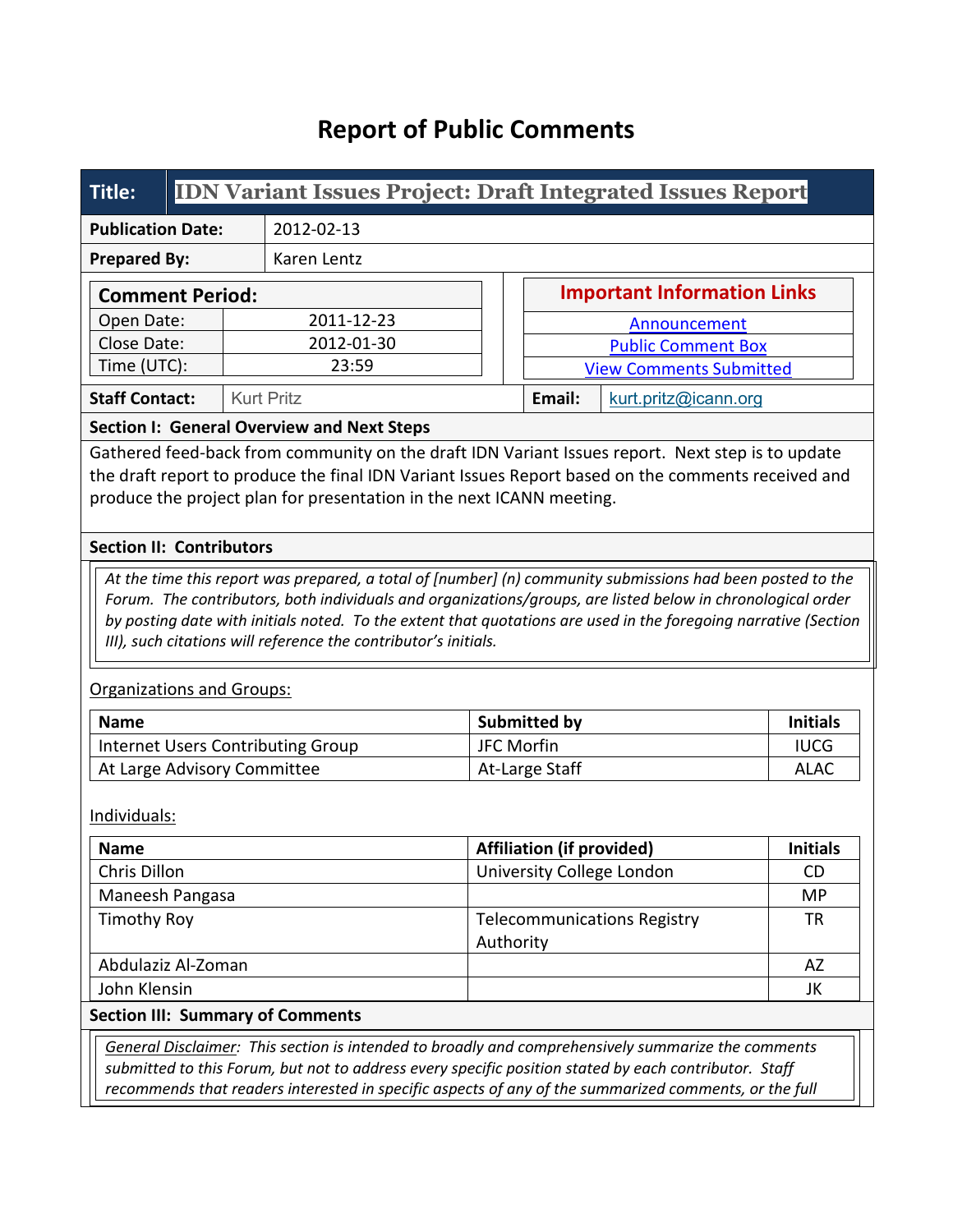*context of others, refer directly to the specific contributions at the link referenced above (View Comments Submitted).* 

(**IUCG**) This comment on behalf of IUCG provided some background on their interest, stated that they were not yet ready to send a full set of comments, and noted the reasons why they were not yet ready.

(**CD**) This comment highlighted the difficulty with the meaning of "variant" in the report, and suggested that part of the problem may come from the number of scripts covered; in order to address this, perhaps more scripts could be investigated. The comment also included observations about the difficulties with whole-script variants, noting in particular that any dictionary-based system was bound to be extremely difficult and suggesting that, if <color> and <colour> are not whole-string variants, then nothing else should be either (and conversely, if anything else is then <colour> and <color> ought to be).

(**MP**) This comment concerned topics unrelated to the report.

(**TR**) This comment discussed how the label generation rules should be established for Arabic characters. It was not clear whether this was meant to be Arabic script or Arabic language, although the comment refers to "Arabic speaking nations/countries." Since the mechanism for determining such rules is part of follow-on work from this report, this comment is perhaps more relevant to a later stage of work.

(**ALAC**) This comment contained a number of points:

- 1. New issues related to variants did not arise in the report, and thus ICANN should move forward quickly on deployment of variants.
- 2. The scripts studied in this project were few, and thus more study should be undertaken.
- 3. The team did identify some distinctions, including that different communities seem to have different levels of readiness; therefore, those who are ready with a plan should be given priority.
- 4. If expert panels are convened to develop zone repertoires and label generation rules, those panels must operate in a transparent manner in order to avoid bias.

(**AZ**) This comment came from a participant in one of the case studies, and expressed concern about the issue of the Zero Width Non-Joiner. The comment highlighted some discussion from the Arabic case study, and noted that the issue was perhaps not one for the integrated report to outline in such detail, but that the issue should be emphasized to make sure it is not overlooked.

(**JK**) This was a detailed comment, noting that the review of the report was supported in part by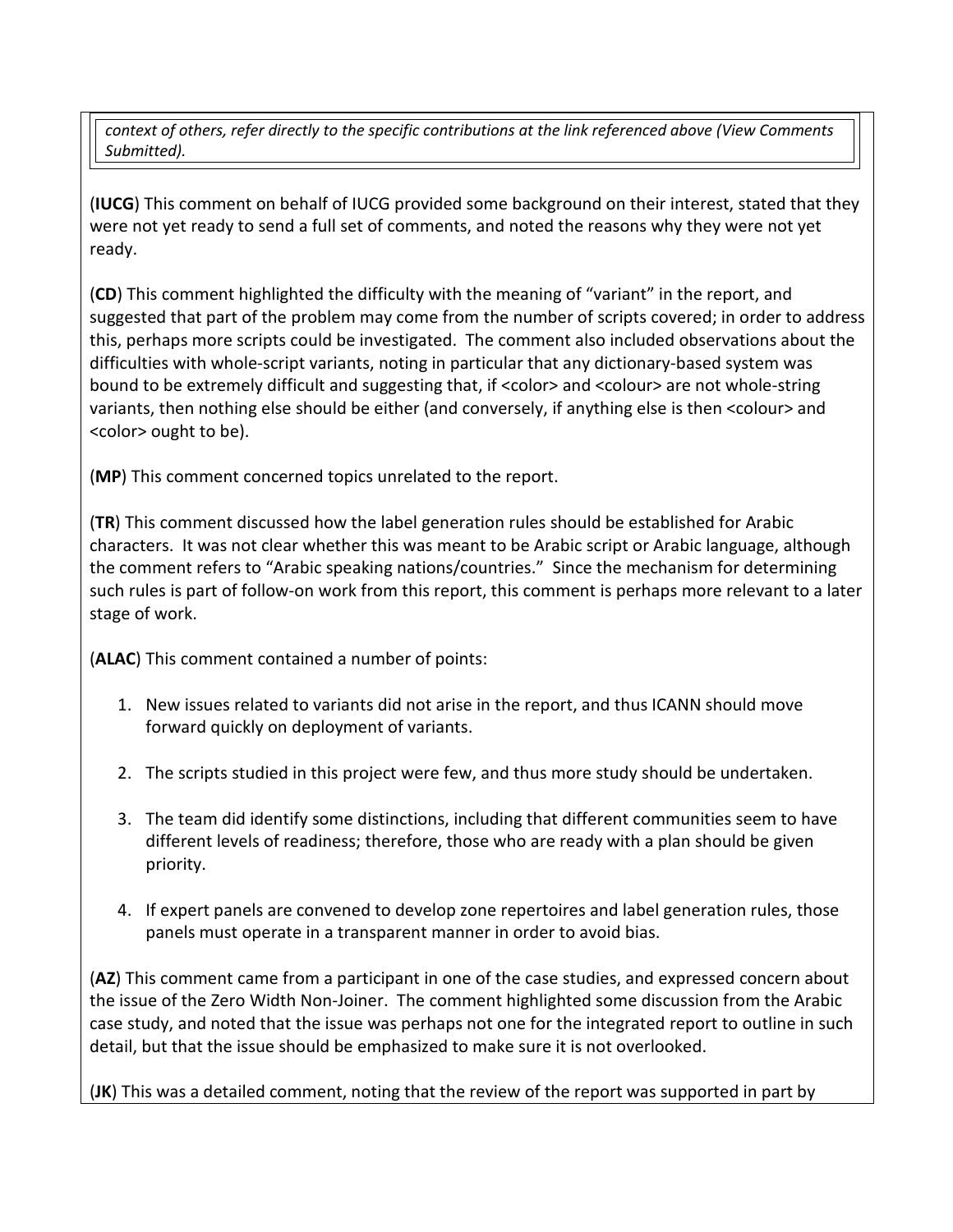ICANN. The comment noted that the report is very long and unlikely to be read by many people, and that the Executive Summary is not entirely consistent with the body of the text. The comment raised seven key issues:

- 1. The question that motivated the report may well have been the wrong one, and a question posed differently could have entailed a different conclusion. One way of evaluating this possibility is to ask whether, for a given variant candidate pair, it is ever reasonable to delegate one of the pair without the other one.
- 2. The Blocking methodology could be simpler than the report suggests; in addition, we already know how to do this and it is simple. The report does not spend enough time on this option.
- 3. The term "variant" remains unclear as a result of the report, and the report is not always clear about that. Given that the effort was unable to come up with a single meaning of the term, ICANN should perhaps take that as evidence that the term doesn't have one meaning, and that therefore things that are "variants" shouldn't get special treatment.
- 4. The DNS does not contain words, but mnemonics; the report notes this but does not always attend to the fact.
- 5. The report, and the entire effort, may be suffering from having started by thinking about the matter from the point of view of the DNS. Perhaps some deeper analysis is needed.
- 6. The script team approach worked better than many people expected, but it is still problematic: scripts are not always the right category, and sometimes the category is wrong anyway. Moreover, mitigations suggested in the report could be bad for minority languages and developing countries.
- 7. Some of the mechanisms for establishing label generation rules in the report run a significant risk of creating a *de facto* first come, first served policy in which currently active ICANN participants get an advantage. This might disadvantage those who come later.

The comment drew a few conclusions: First, it seems that variants are simply too complex to be effectively implemented. The comment noted the Katoh report previously urging that nothing like variants be undertaken, and proposed that talk of variants be ended, leaving such determinations up to applicants, while perhaps expanding objection procedures. The comment noted that simplicity is a virtue for the Internet and for ICANN, and that the simplest policy, along the lines suggested, is therefore the best.

## **Section IV: Analysis of Comments**

*General Disclaimer: This section is intended to provide an analysis and evaluation of the comments received along with explanations regarding the basis for any recommendations provided within the analysis.*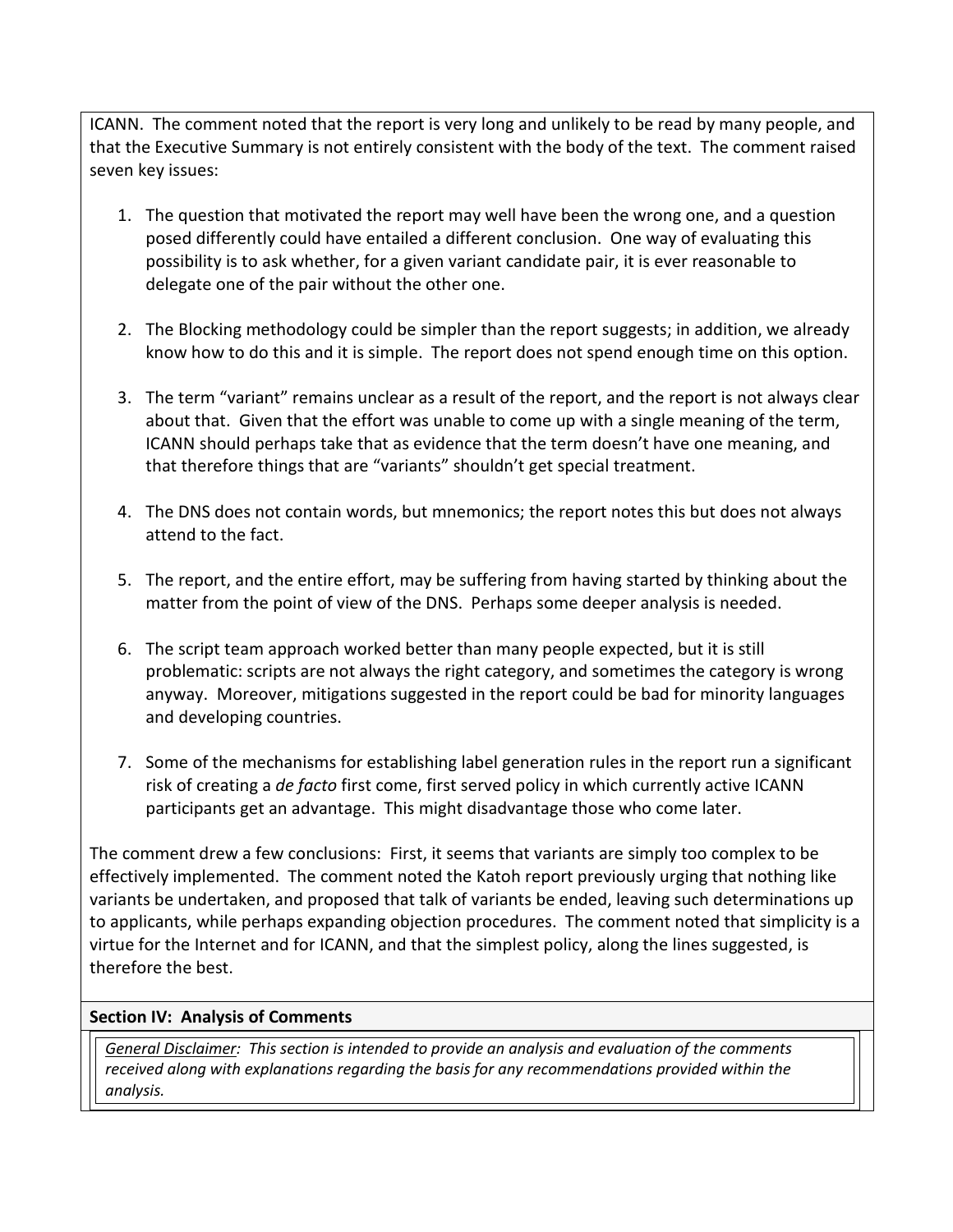#### Terminology

A number of comments referenced the difficulties with the term "variant" and its inconsistent usage in the discussions. While it was initially envisaged that a common definition could be established as a result of this project to help inform the discussions on this topic, it became clear throughout the case studies and the development of the integrated report that this was not feasible at the current time. The report takes the approach of acknowledging that the term has acquired many different meanings, and discussing specific cases and the relevant issues identified. The term "variant" is best used with qualifiers that help provide context for the type of case being referred to, and this point is being highlighted in the revision of the report.

# Next Steps

Some comments suggested that additional study phases could be helpful given the limited number of scripts studied in the project, and the limited language representation on some of the teams. The script case study teams were very careful to identify areas where they did not have expertise, and this is also noted in the discussion of the scope of the report in section 2.3.

These limitations are understood. While it was not feasible to convene case study teams with expertise in every language worldwide, key users were selected with the goal of illuminating the common and script-specific issues. This was used as a basis for identifying issues and considering solutions across scripts. The limitations of the script teams are also noted in a comment as having possible consequences for the approach taken to label generation rules. Where work proceeds toward setting label generation rules for the root zone, this issue should be taken into account and the widest possible participation and expertise should be sought, to avoid disadvantaging users not represented. Alternatively, the label generation rules adopted should have considerations for incrementally adding languages/language communities as they become interested in developing rules for their use in the root.

A comment suggested that those communities deemed as operationally ready for implementation should proceed toward deployment of IDN variant TLDs. Allowing certain user communities to proceed ahead of others has an impact on the rest of the zone, as the rules adopted in this context would then become the *de facto* rules for the root zone. As noted in a related comment, this essentially creates a "first come first served" process. Definition of rules for the root zone should be an open process. There is no proposal from ICANN to impose any rules deriving from the six case studies or from any of the communities that may have a set of rules.

## Whole Script Variants (Whole String Issues)

Comments generally supported the analysis in section 3.5 of the report, while noting an additional risk of opening up new sets of questions outside of the IDN space.

## Transparency Requirements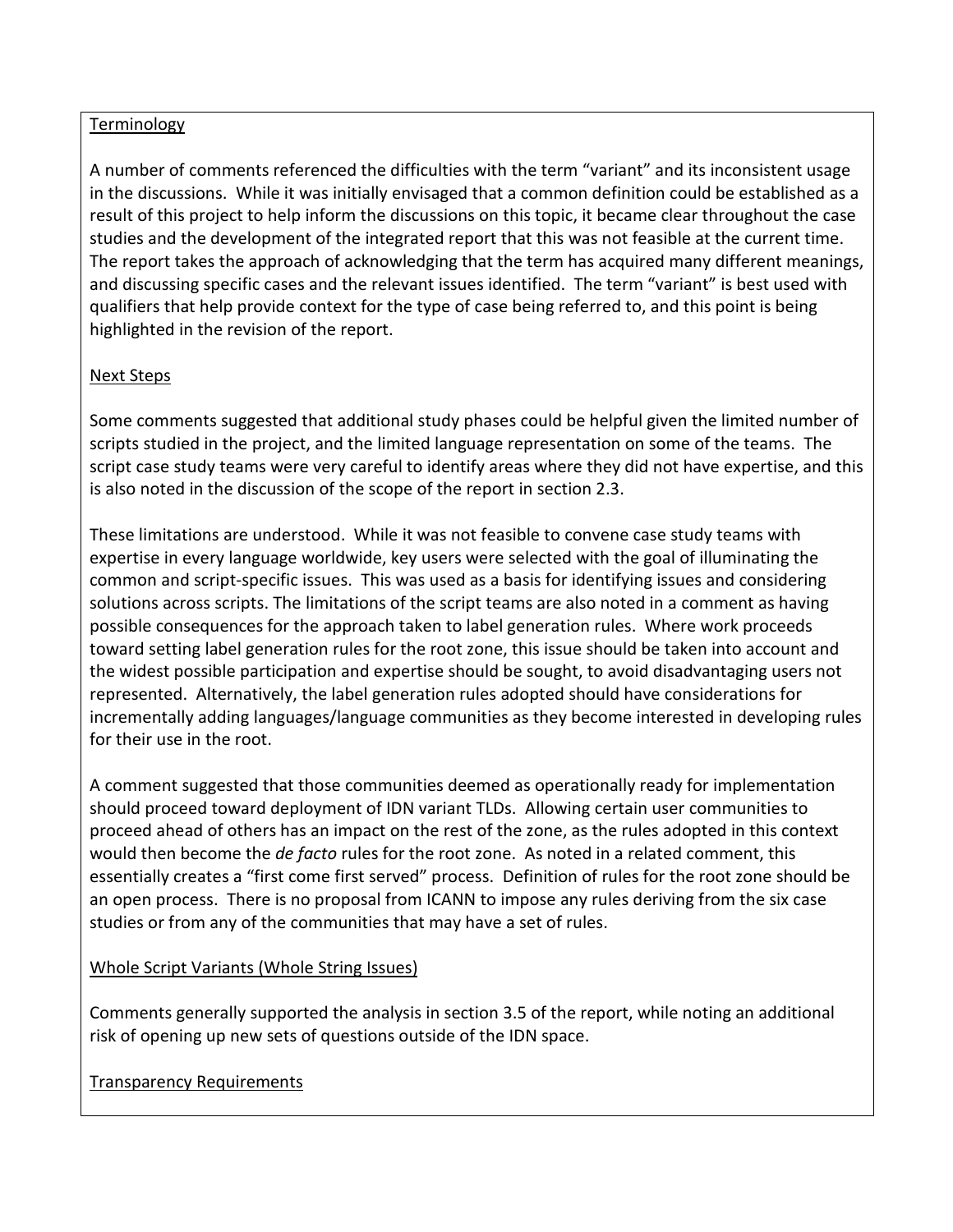A comment noted that where evaluation panels or committees are established, there is a need for them to operate in a transparent manner in order to avoid bias. Section 4 of the report discusses a range of possible options for label generation rules. It is agreed that transparency principles should be followed with regard to panels that work within the ICANN context. Some of the options discussed in the report involve the processes of third parties which may have different practices in regard to transparency.

# Project Scope

A comment notes that the project might have been founded on the wrong question, i.e., working from an assumption that solutions to implement all kinds of IDN variant TLDs would be available. The comment suggests that had the questions been framed differently, the results of the studies may have been different. This point is accepted. However, it should also be noted that the project team did work with the case study teams to challenge their assumptions and explore their thinking, so that it was not assumed that all types of "variant" mechanisms discussed should be accepted and implemented without question.

# Blocking

A comment suggests that blocking has been insufficiently considered as a solution to the issues posed. It is acknowledged that a blocking mechanism for the root zone would not be technically complex to implement. This is essentially the approach that has been taken with identified variant TLD labels in the IDN ccTLD Fast Track. As noted in the comment, a major set of issues discussed in the report (section 4) concerns how to establish what are to be considered variant labels: a blocking mechanism could only be implemented after a determination of what were the labels qualified to be blocked. The comment recommends that this can be solved by an objection-based process. Such a process could be considered as a means to implement a blocking mechanism; however, it is likely that at least some minimal set of guidelines would be required for making determinations on these objections, which would necessitate some work in the area of label generation rules, as proposed in section 7 of the report.

# Labels as Mnemonics

A comment underscores the point that domain names are mnemonic devices, not necessarily words. This point is accepted, although it should be noted that mnemonics, abbreviations, or acronyms may work in different ways in various scripts. Domain labels are understood as words in some cases, and this affects how issues related to variant labels are understood. The report attempts to make the correct distinctions between labels and words. This is a key distinction when considering the desired outcomes of including multiple scripts and languages in the DNS. The assumption stated in section 1.1, noting that "Recognizing the need for usability of multiple scripts in the DNS, and the desirability of reasonable approximations of natural language usage, it is also assumed that users are not dependent on the ability to use the full natural language without restrictions, and will be able to accommodate certain limitations to the full natural language where necessary" should also be recalled in this context.